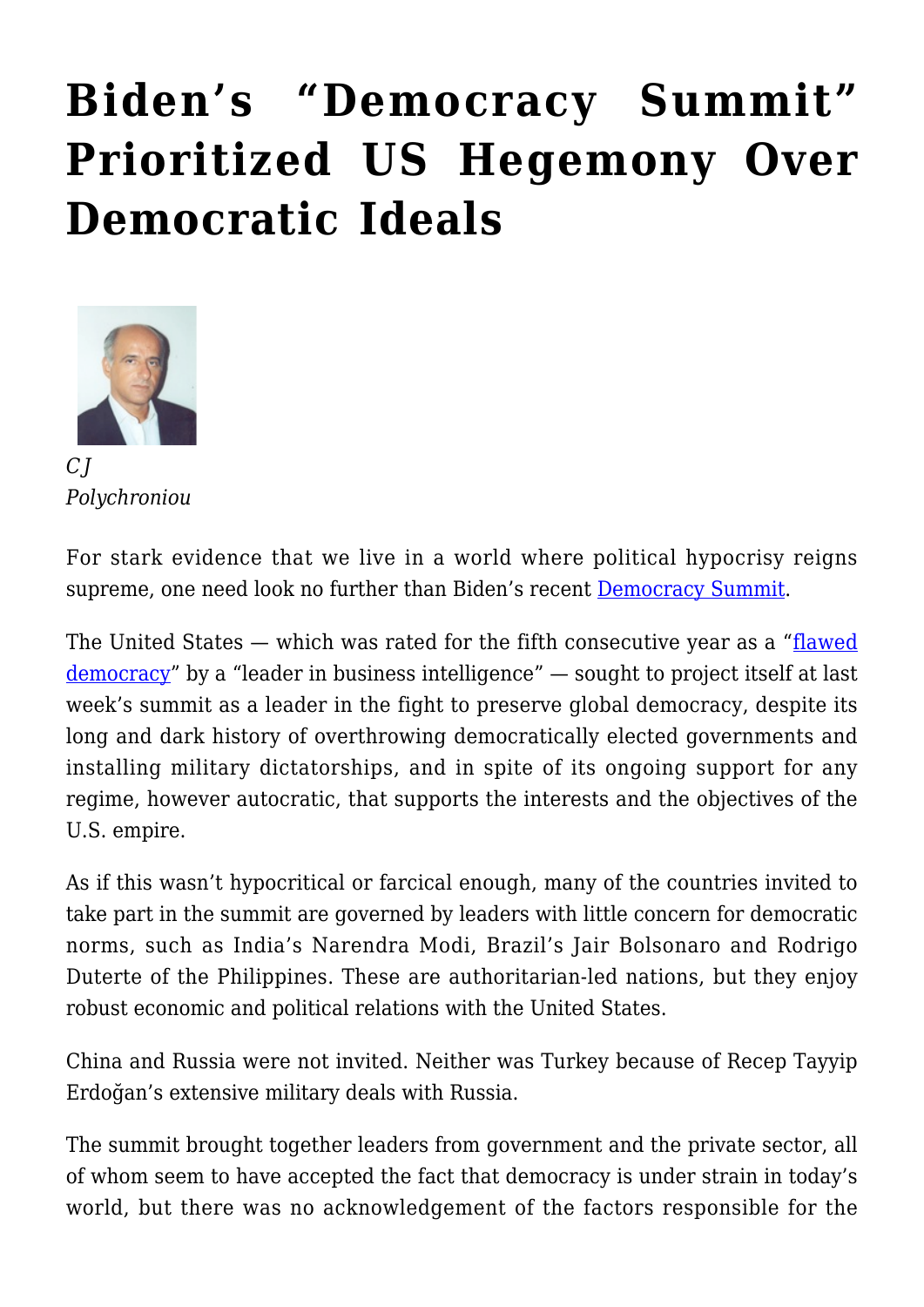weakening of democratic governance and the resurgence of authoritarianism. What one heard were pledges to strengthen democratic accountability, expand economic opportunities and protect human rights. In other words, the same blah, blah, blah, delivered by leaders at COP26.

In sum, the Summit for Democracy was not about defending democracy; rather, it was a geopolitical gambit to advance U.S. foreign policy objectives. As such, the question as to why democracy is undergoing [an alarming decline across the world](https://freedomhouse.org/article/new-report-global-decline-democracy-has-accelerated) was simply left hanging in the air.

What really accounts for the spread of authoritarianism over the last few decades? And how does it differ from the forms of political authoritarianism that were prevalent during the Cold War era?

Today's authoritarianism (often called "authoritarian populism") is a complex phenomenon, with unique economic, cultural, political and social dimensions. Thus, while the ideological location of "authoritarian populism" is to be found on the far right of the political spectrum, there are important differences with regard to policymaking between regimes such as Victor Orbán's in Hungary and Donald Trump's during his four-year reign.

Different political contexts also play a key role in the resurgence of authoritarianism. Thus, while the rise of the new radical right in Europe is directly linked to the decline of the left on the continent, in Latin America, by contrast, the radical right has grown in a period of sharp electoral gains by the left.

Nonetheless, what bonds authoritarian leaders in today's world is their affinity for forms of political behavior that result in repressive measures, undermine all forms of collective decision-making — and indeed of the democratic process itself — and lead to the formation of autocratic regimes. In addition, all of the above leaders employ a rhetoric that can be loosely defined as xenophobic, if not outright racist, while seeking at the same time to gain popular support by using an ideology of extreme nationalism and emphasizing "law and order" as the basis for their political legitimacy.

Yet, we also need to understand how today's authoritarian regimes are different from those in the past. They are run by leaders who enjoy considerable support among the citizens of their respective countries. The new generation of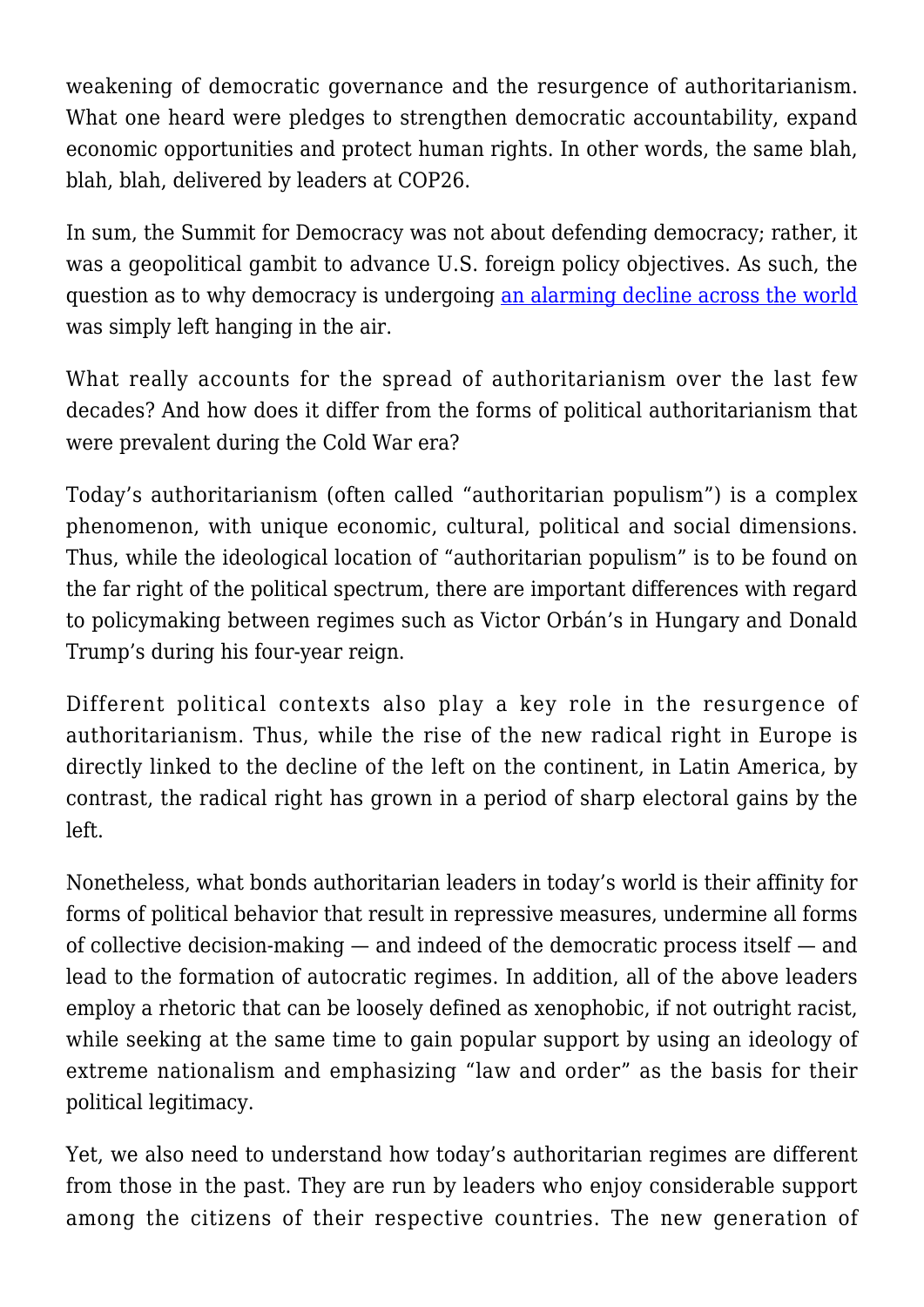authoritarian leaders rose to power not through *coups* d'*état* but by elections and with vows to transform the existing socio-political order. They offered quick and easy solutions to social and economic problems, and managed to build a strong level of support among working class and nonurban populations, while at the same time enhancing the links of the state with the dominant capitalist classes in the domestic economy.

Take, for instance, the case of Orbán in Hungary, who was not invited to Biden's Democracy Summit, as his policies make him a pariah within the European Union.

On the economic front, Orbán developed a set of unorthodox but populist programs that came to be known as "[Orbánomics.](https://www.nytimes.com/2018/04/03/world/europe/viktor-orban-hungary-economy-election.html)" Briefly, "Orbánomics" combine policies of increased wages, low interest rates, high value-added taxes, initially high taxes in sectors of the economy controlled by foreign capital with the aim to drive foreign players away so the industries would pass into the hands of the domestic capitalist class (corporate tax in Hungary is now among the lowest in all of Europe, but value-added taxes remain the highest in the world), and an extensive workfare program for unemployed Hungarians. It's an economic program that can easily appeal to the average citizens, especially when compared to what they had experienced in the early years of the transition to postcommunism where the ideology of the free market ran amok.

Of course, the developments on the political front [do not go unnoticed either by](https://www.npr.org/2019/05/08/720015059/outlets-strive-for-independence-in-hungary-where-most-media-back-the-government) [average Hungarians](https://www.npr.org/2019/05/08/720015059/outlets-strive-for-independence-in-hungary-where-most-media-back-the-government). Orbán has been remaking the Hungarian state in his own image since he took charge of the country in 2010. He filled the judiciary with members of his own party, rewrote the constitution, installed party apparatchiks into key agencies and institutions, introduced a school curriculum built around national identity and Christian cultural values, launched a war on the media and actually placed hundreds of independent media outlets into the hands of his cronies, and created an immense security apparatus at the border in order to keep away immigrants and refugees. Pro-Orbán newspapers and magazines are in the habit of even publishing the names of people considered to be enemies of the Hungarian state.

Hungary is clearly not a democracy, yet Orbán's authoritarian politics has more supporters than one cares to acknowledge. For many citizens, Orbán's regime is the protector of Hungary's national interests and identity from the globalizing impacts of a ruthless capitalist economic system. Different political forces inside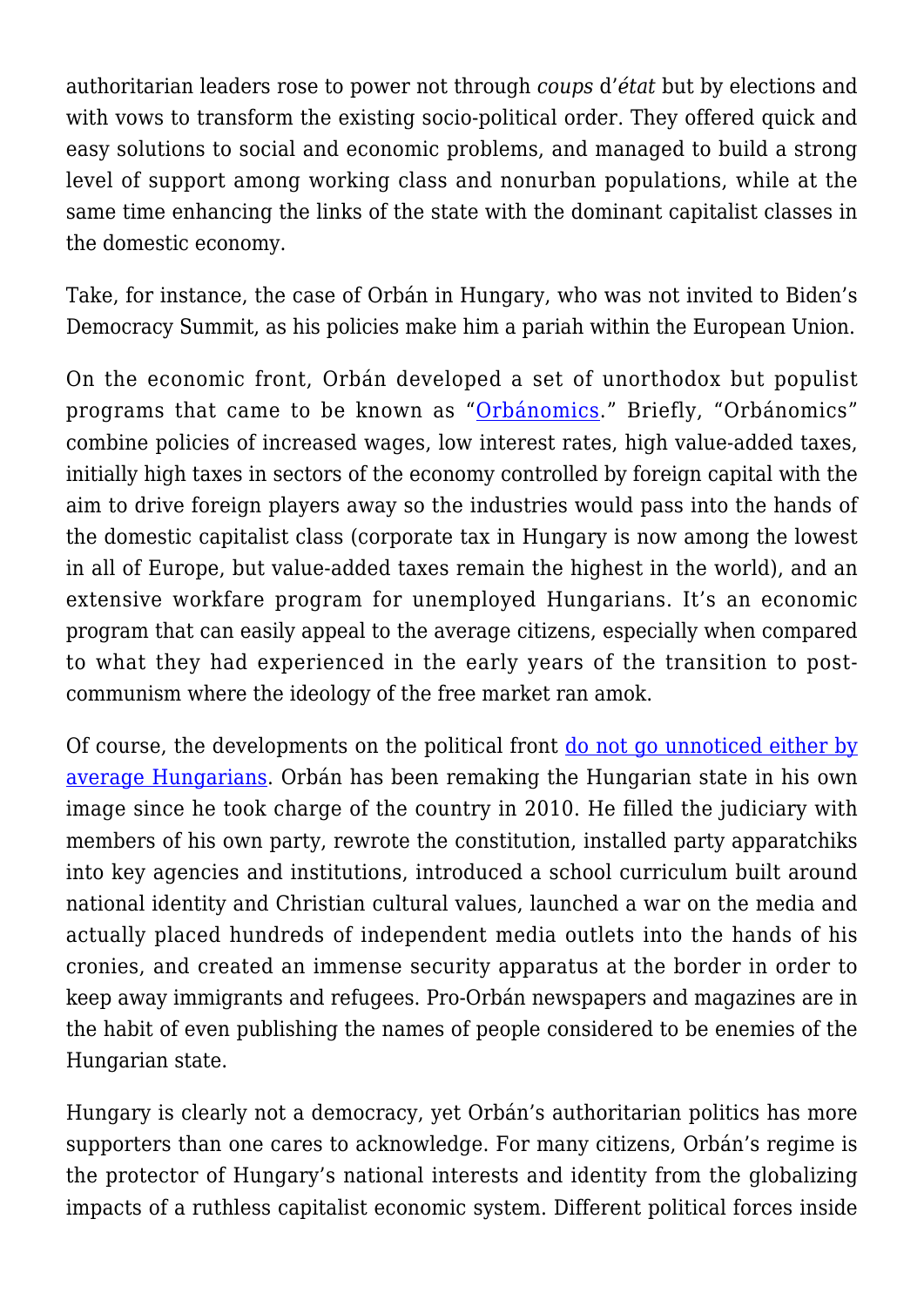Hungary have forged an alliance to challenge him ahead of next year's elections, but it would not be a shock if Orbán continues in office after April 2022. As part of his strategy to entice voters to stay loyal to his party, he has launched [a massive](https://www.bloomberg.com/news/articles/2021-10-25/orban-pulls-7-5-billion-spending-u-turn-to-swing-close-election) [public spending campaign](https://www.bloomberg.com/news/articles/2021-10-25/orban-pulls-7-5-billion-spending-u-turn-to-swing-close-election) which includes, among other things, a huge tax rebate for families and an extra month's worth of pensions. He is also trying to create national hysteria by accusing the EU and the U.S. of [planning election](https://www.aljazeera.com/news/2021/10/23/hungarys-orban-accuses-eu-us-of-meddling-in-2022-election) [interference.](https://www.aljazeera.com/news/2021/10/23/hungarys-orban-accuses-eu-us-of-meddling-in-2022-election)

Viktor Orbán is a textbook case of how "authoritarian populism" works in today's world where the economics of global neoliberalism have left nation-states at the mercy of powerful market forces, eroded social institutions and deprived people of their national patrimony.

Orbán's regime is not neoliberal per se. In actuality, Orbán's politics constitute a reaction to neoliberal intensifications via the creation of a post-neoliberal regime which, ["merges authoritarianism, racist and patriarchal nationalism, clientelism,](https://journals.sagepub.com/doi/full/10.1177/0263276421999435) [and partial neoliberalization,](https://journals.sagepub.com/doi/full/10.1177/0263276421999435)" according to author and professor Dorit Geva. His regime is a far right alternative to global neoliberalism.

No doubt, this is what Trump tried to emulate from the moment he emerged on the political scene, but obviously without any interest in adopting the full package of Orbán's "economic nationalism."

Indeed, the spread of "authoritarian populism" is intimately connected to the intensifications of the neoliberal project in almost every case study that one wishes to examine, no matter the geographical location. In Central and Eastern Europe, where either illiberal programs or outright authoritarian rule extend from Hungary and Poland to Serbia, Bulgaria, Slovakia and the Czech Republic, drastic neoliberal measures were introduced with complete disregard for the national patrimony and community well-being. Austerity, privatization, deregulation, the degrading of labor, the marketization of social relations, and the transfer of wealth from the bottom to the top, all of which constitute the economic and political aims of the neoliberal project, created massive inequalities and pushed a large portion of the population at the margins of society. These developments, combined with a growing feeling of alienation in their own country due to the dominance of foreign economic influence, made many an easy target for rightwing populists, especially in light of the decline of the parties of the traditional left. As far as immigration goes, as documented by researchers Anthony Edo and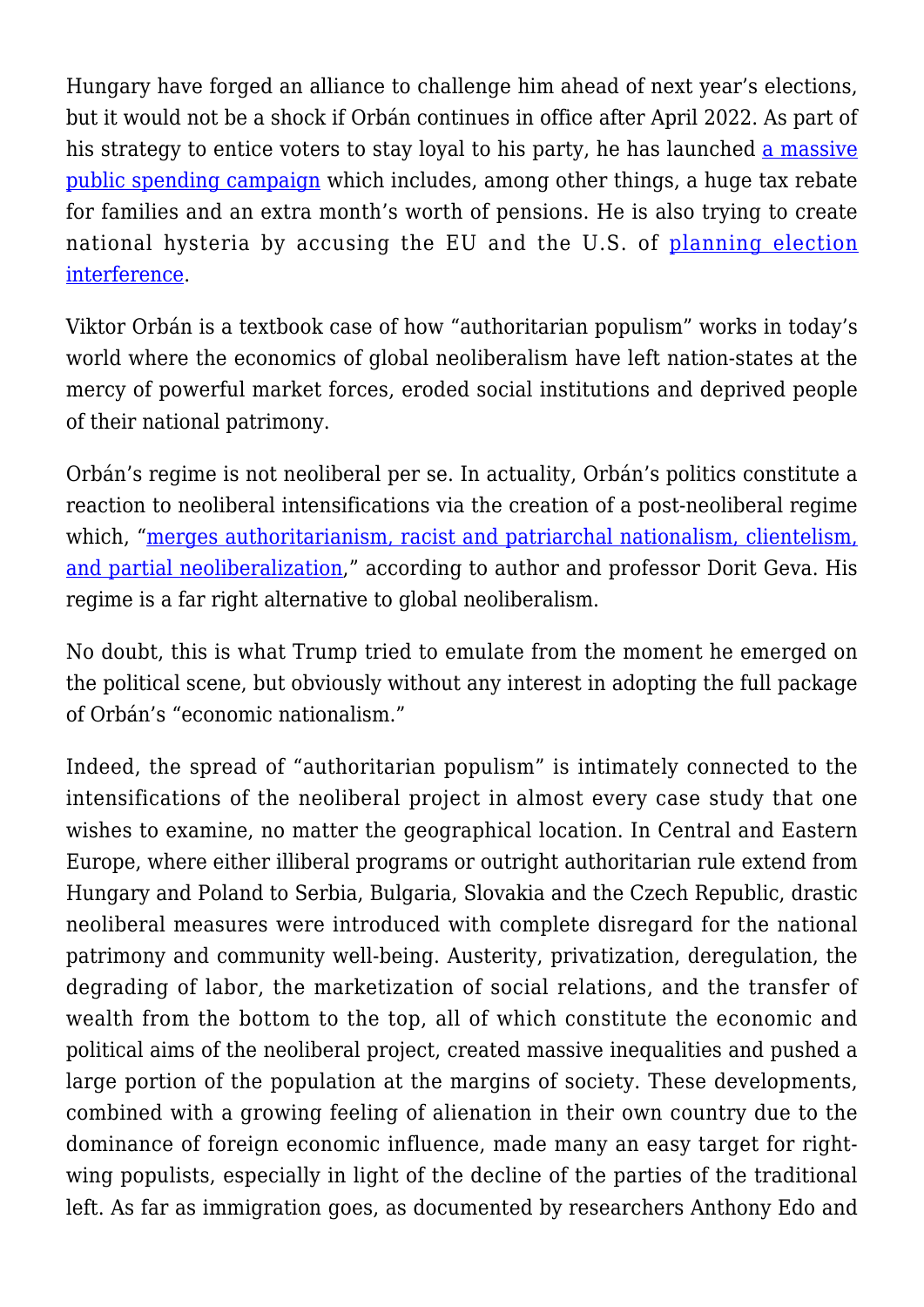Yvonne Giesing, there is ["no mechanical link between the rise of immigration and](https://www.ifo.de/DocDL/EconPol_Policy_Report_23_Immigration_Far_Right.pdf) [that of extreme right-wing parties.](https://www.ifo.de/DocDL/EconPol_Policy_Report_23_Immigration_Far_Right.pdf)" The key driver behind the rise of authoritarian populism is neoliberalism and its economic, social and cultural consequences.

Indeed, we see a similar trend in most countries of the European Union today, including France, Germany, Spain and Italy. Authoritarian or illiberal parties are gaining ground virtually everywhere in the Western world as the destructive consequences of neoliberalism become ever more pronounced and the left continues to lose ground.

Interestingly enough, in Latin America, on the other hand, the resurgence of the extreme right takes place in a period when [average voters are electing and](https://larrlasa.org/articles/10.25222/larr.466/) [reelecting leftist governments.](https://larrlasa.org/articles/10.25222/larr.466/) The aim there on the part of extreme right-wing parties is clear and straightforward: defend neoliberal capitalism by preventing socialists and radical leftist parties from making further inroads and turning the tide against change.

In both cases, however, it is the intensification of the contradictions of the global neoliberal project that is propelling the shift toward illiberal democracy and authoritarian populism. Neoliberalism is deeply inimical to democracy. It is actually drawn toward authoritarian politics because, as [Noam Chomsky notes,](https://truthout.org/articles/chomsky-we-must-not-let-masters-of-capital-define-the-post-covid-world/) it undermines democratic governance at the national and international level through the "transferring [of] policy-making to private tyrannies that are completely unaccountable to the public."

The implementation of the neoliberal project is thus anything but a politically neutral process. It requires the full utilization of both the repressive and the ideological apparatuses of the state in order to secure, maintain and reproduce its hegemony in class divided societies. The use of state repression and propaganda have been absolutely critical to the success of global neoliberalism. As such, authoritarianism is just a symptom of neoliberalism — a fact that neither Biden nor any of the invitees to his Democracy Summit dared to acknowledge.

What the future has in store for democracy is of course impossible to predict, although authoritarianism is likely to stay with us for as long as neoliberalism remains alive. It is of some consolation, however, that "authoritarian populism" no longer has a global leader. The defeat of Donald Trump in the 2020 U.S.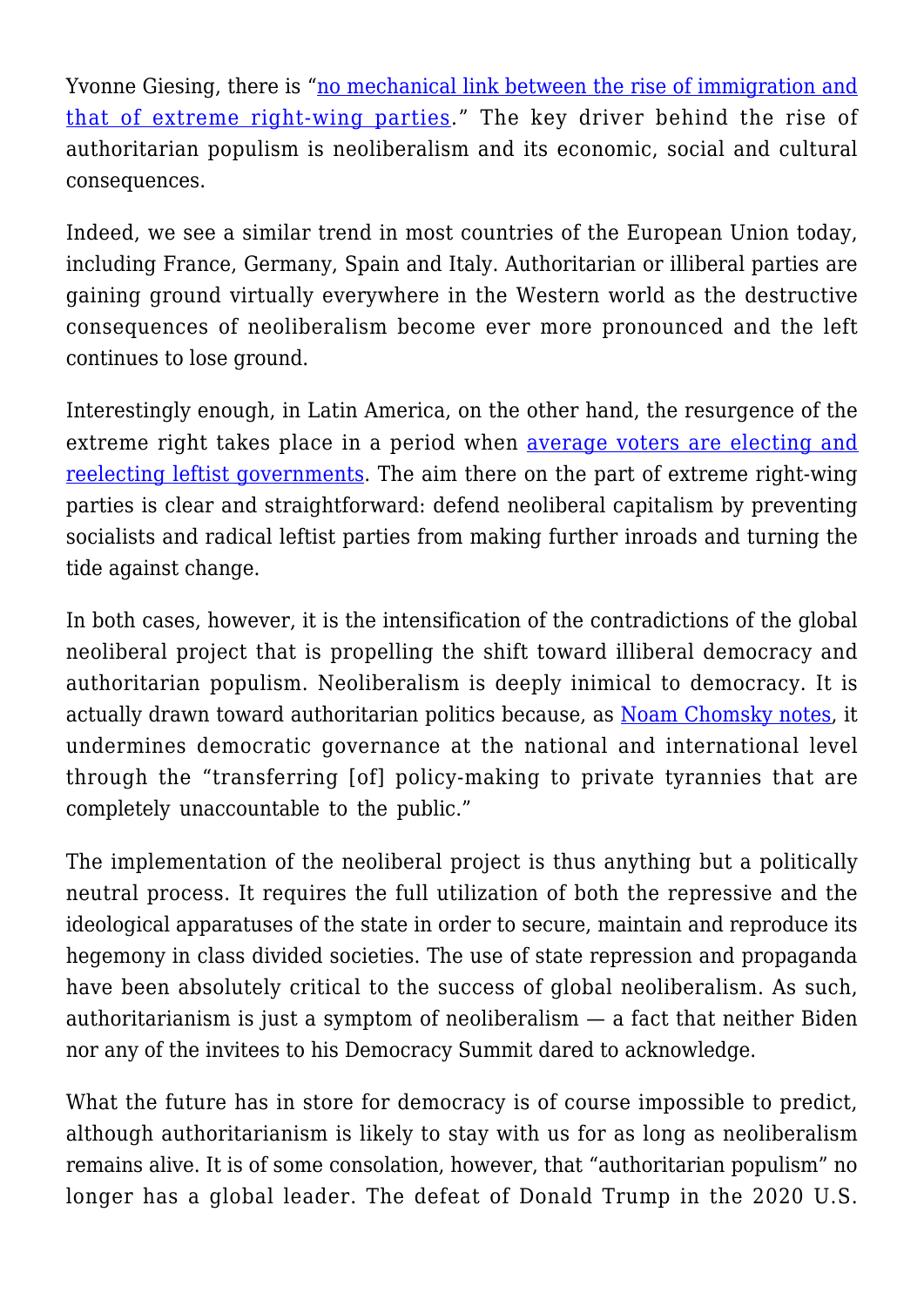presidential election was a major, if only temporary, blow to global authoritarianism. This is because Trump not only practiced authoritarian politics himself, but warmly embraced scores of authoritarian leaders during his four years in office, thereby granting immense political legitimacy to the growing trend toward illiberal democracy. This was indeed a most interesting and rather unique development in the annals of U.S. politics in that, unlike most of his predecessors in the White House, who always sided with dictators and authoritarian rulers willing to cater to U.S. interests, Trump displayed support and admiration for authoritarian leaders (Putin and Erdoğan, in particular) who could be considered anything but allies of the United States.

Yet, it is quite conceivable that Trump may return to the White House if he decides to run in 2024. The Democrats appear incapable or unwilling to safeguard what is left of democracy in the U.S. Their failure so far to pass a voting rights bill is quite discouraging, while [the wave of mobilization at grassroots levels among](https://www.nytimes.com/2021/12/11/us/politics/trust-in-elections-trump-democracy.html) [Republicans](https://www.nytimes.com/2021/12/11/us/politics/trust-in-elections-trump-democracy.html) seeking offices to supervise elections is a bad omen of things to come. The Democratic Party's failure to advance an economic and social agenda that curtails the worst excesses of capitalism may create grounds for the further advancement of authoritarianism.

The weakening of democracy and the spread of authoritarian politics in many parts of the world is intrinsically linked to the contradictions of the global neoliberal project. For the progressive forces, therefore, restoring democracy entails putting an end to the neoliberal nightmare that has plagued the world for the past 40 years. Without undoing neoliberalism, and all other things being equal, the slide further and further toward authoritarianism is a distinct possibility.

*Copyright* © Truthout. May not be reprinted without <u>permission</u>.

*C.J. Polychroniou* is a political scientist/political economist, author, and journalist who has taught and worked in numerous universities and research centers in Europe and the United States. Currently, his main research interests are in U.S. politics and the political economy of the United States, European economic integration, globalization, climate change and environmental economics, and the deconstruction of neoliberalism's politico-economic project. He is a regular contributor to *Truthout* as well as a member of *Truthout's* Public Intellectual Project. He has published scores of books and over 1,000 articles which have